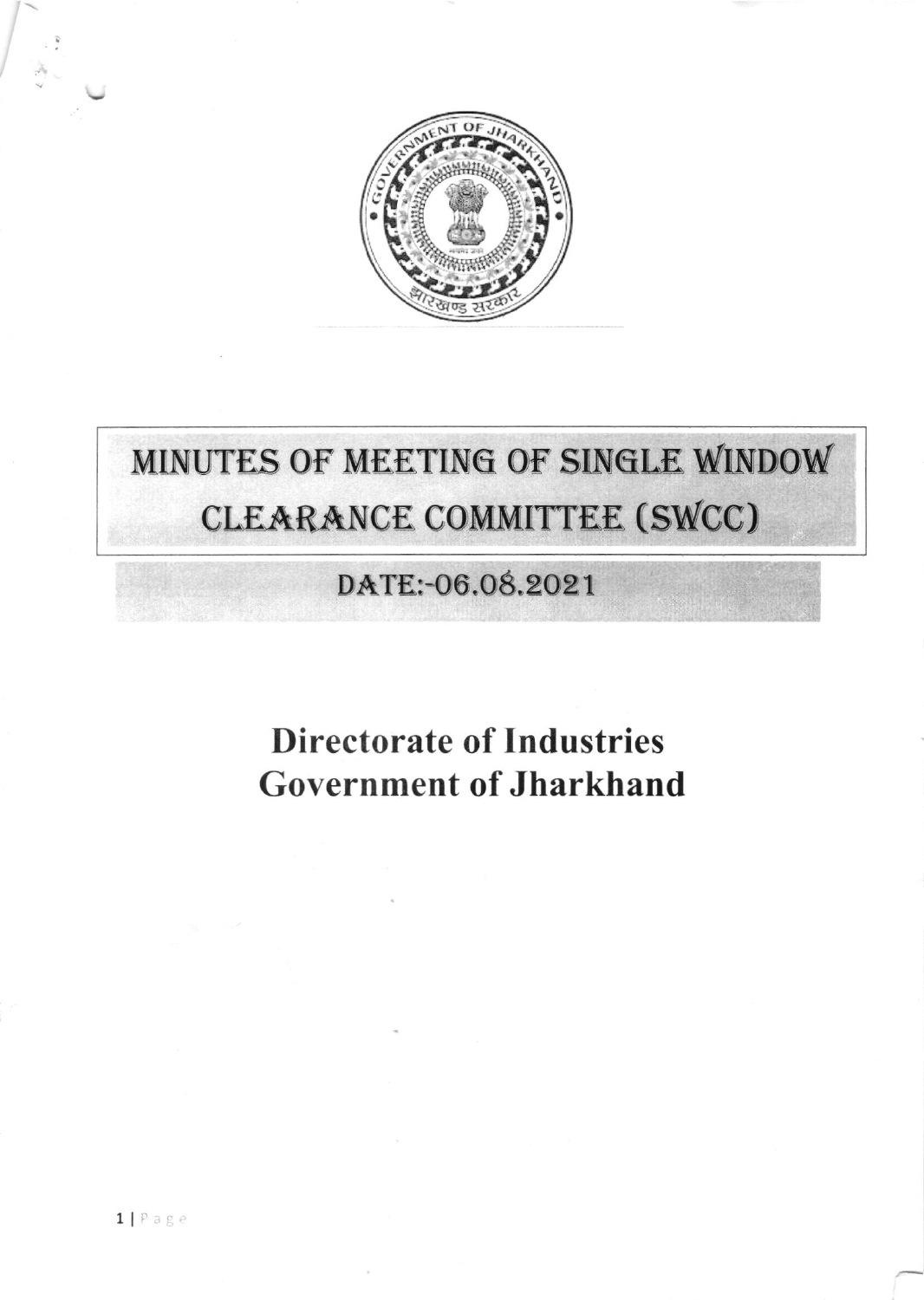#### दिनाक 06.08.2021 को पूर्वाहन 11.30 बजे सचिव, उद्योग की अध्यक्षता में सिंगल विण्डो क्लीयरेंस कमिटी (Single Window Clearance Committee) बैठक की कार्यवाही :--

 $\sim$ 

उपस्थिति-संलग्न।

सचिव, उद्योग द्वारा समिति के उपस्थित सदस्यों का स्वागत करते हुए निदेशक, उद्योग को बैठक की कार्रवाई प्रारंभ करने का निदेश दिया गया। निदेशक, उद्योग द्वारा समिति के सदस्यों को बैठक की कार्यावली के संबंध में विस्तार से अवगत कराते हुए प्रस्तुतीकरण दिया गया। इस बैठक में विचार किए गए आवेदनों की विवरणी निम्नवत है:-

- झारखण्ड औद्योगिक एवं निवेश प्रोत्साहन नीति-2016 के तहत अनुदान हेतु I. 12 प्रस्ताव पर विचार किया गया।
- झारखण्ड टेक्सटाइल, ऐपरेल एवं फूटवियर नीति–2016 के तहत अनुदान हेतू П. 01 आवेदन पर विचार किया गया।
- III. झारखण्ड औद्योगिक नीति–2012 के तहत अनुदान हेतु 01 आवेदन पर विचार किया गया।
- झारखण्ड फीड / फूड प्रोसेसिंग नीति-2015 के तहत अन्य विषय संबंधी 01 IV. आवेदन पर विचार किया गया।

बैठक में विचार किए गए आवेदनों से संबंधित विस्तृत कार्यवाही निम्नवत है :-

#### **Agenda I- INCENTIVES UNDER JIIPP - 2016 POLICY**

**CPIS (Non-MSME):-** Clause 7.1.2 of JIIPP 2016 provides for CPIS (Comprehensive Project Investment Subsidy) as "The qualifying amount of investment for subsidy for non-MSME units under CPIS will be calculated giving weightage of 50% investment made in Plant & Machinery, 20% each to investment in Pollution Control Equipment and Environment friendly alternative power generation equipment and 10% to investment in employees welfare (EPF, ESI, Health Insurance). CPIS  $(a)$  20% is eligible on qualifying amount subject to a maximum ceiling of Rs.20 crore under clause 7.1.4 & 7.1.5 respectively.